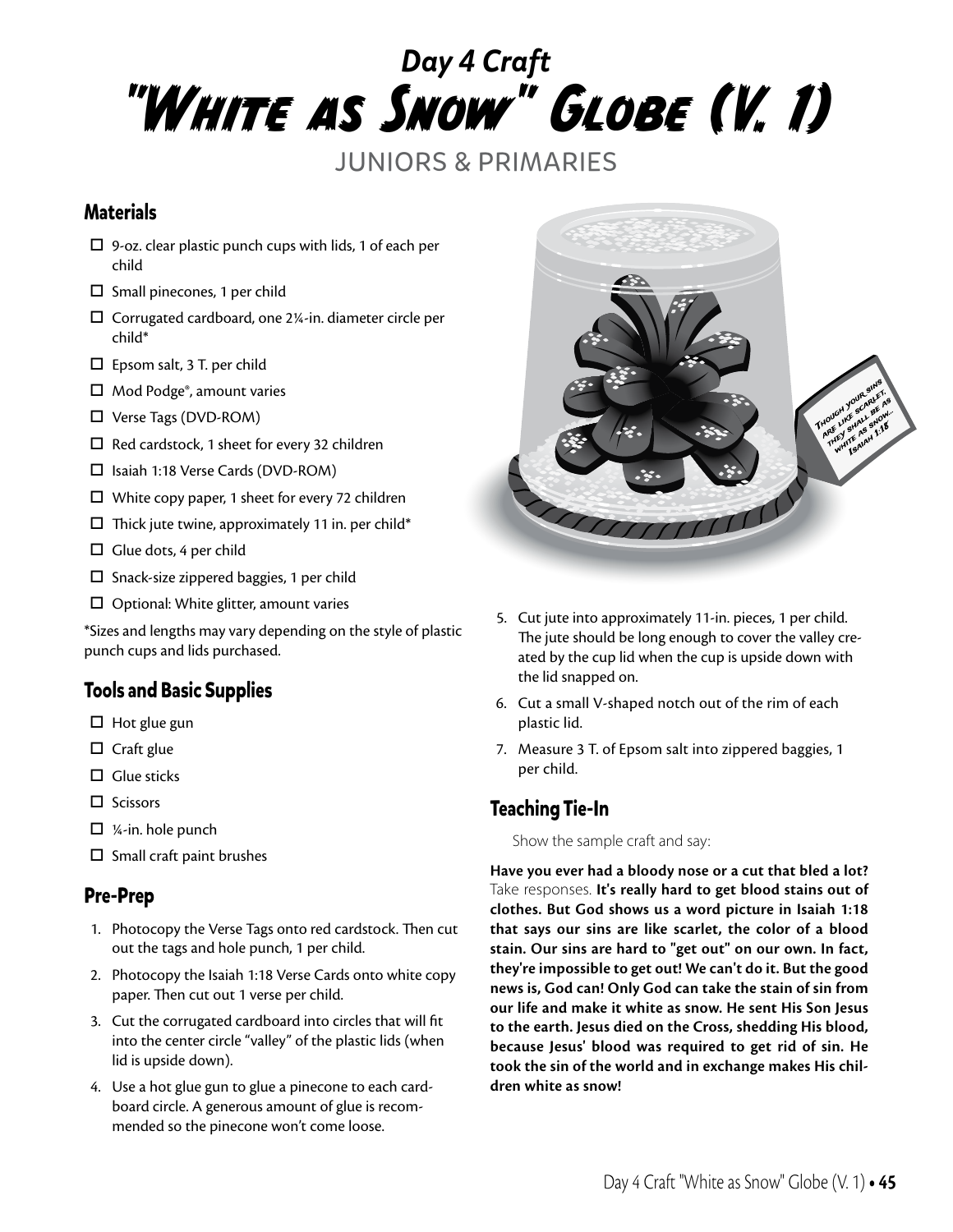**Have you ever taken a walk through freshly fallen snow that has no dirt or stains on it yet? That's the picture God is giving to those who ask for His forgiveness of their sins and who realize they need Jesus as their Savior. Where are you in your life? Have you realized your sinfulness and your need for a Savior? Talk to someone today if you are wondering about that.**

**Let's use today's craft as a reminder to thank God for His ability to make our sins be as white as snow.** 

# Class Time Directions

- 1. Pour the Epsom salt into the cup.
- 2. Place cup lid upside down in front of you. Then attach the pinecone on its cardboard base to the center of the lid with 4 glue dots.
- 3. Use a paint brush to apply Mod Podge® to the tips of the pinecone scales, the cardboard base, and the surrounding plastic lid.
- 4. Take the lid (with the pinecone), turn it over, and snap it onto the cup. Then turn the cup over, letting the Epsom salt wash over the wet Mod Podge® so that some will stick to the pinecone and the surrounding base.
- 5. Glue stick the verse card onto the tag. Then thread the verse tag onto the piece of jute.
- 6. A small V-shaped notch has been cut out of the lid rim to accommodate the verse tag. Avoiding the V-shaped notch, apply a bead of craft glue into the valley created by the cup lid.
- 7. Gently press the jute into the glue so the verse tag fits into the V-shaped notch and the jute lies flat all the way around the cup.
- 8. Optional: If there is embossed lettering on the bottom of the cup (top of the snow globe), apply glue stick and a thin layer of white glitter.

#### **Tip Corner**

- Apply a thin layer of Mod Podge<sup>®</sup> to the verse tag to stiffen and protect it.
- Glue stick can be used in lieu of Mod Podge® and small craft paint brushes (Step 3).
- Baby wipes (cut in half) work well for removing glue from sticky fingers.
- Epsom salt should not be ingested.

# **Super Simple Idea**

Try one of the following Oriental Trading Company craft kits. (Call 1-800-875-8480 or visit orientaltrading.com.)

- Journey to the Cross Thumbprint Sign Craft Kit (IN-13720343)—Manufacturer does not recommend for children under 3 years of age.
- Magic Color Scratch Snow Globe Stand-Ups (IN-13670279)—Manufacturer does not recommend for children under 3 years of age.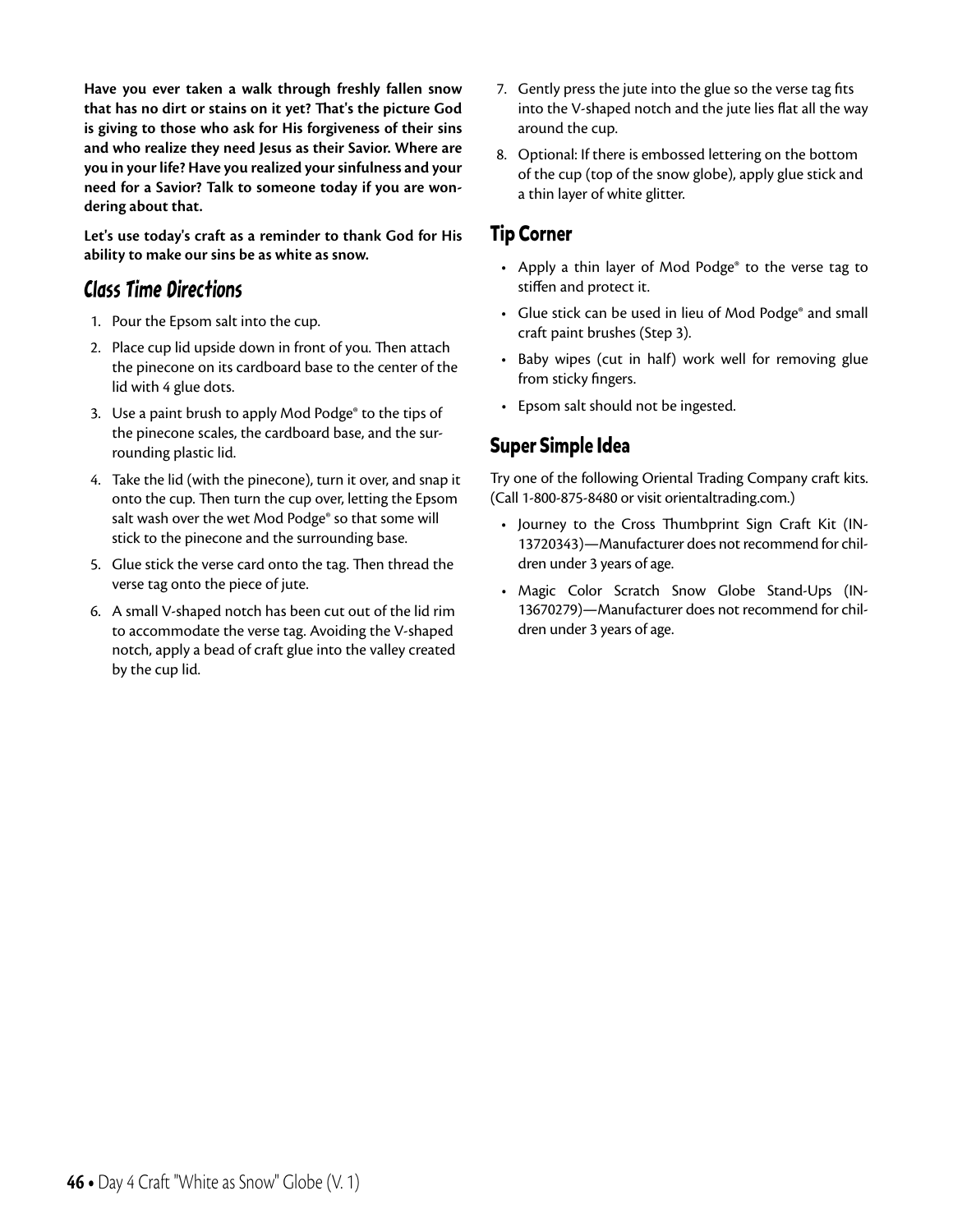

Day 4: "White as Snow" Globe V. 1—Verse Tag Pattern (Juniors & Primaries) Copyright © 2017 Answers in Genesis. Limited license to copy.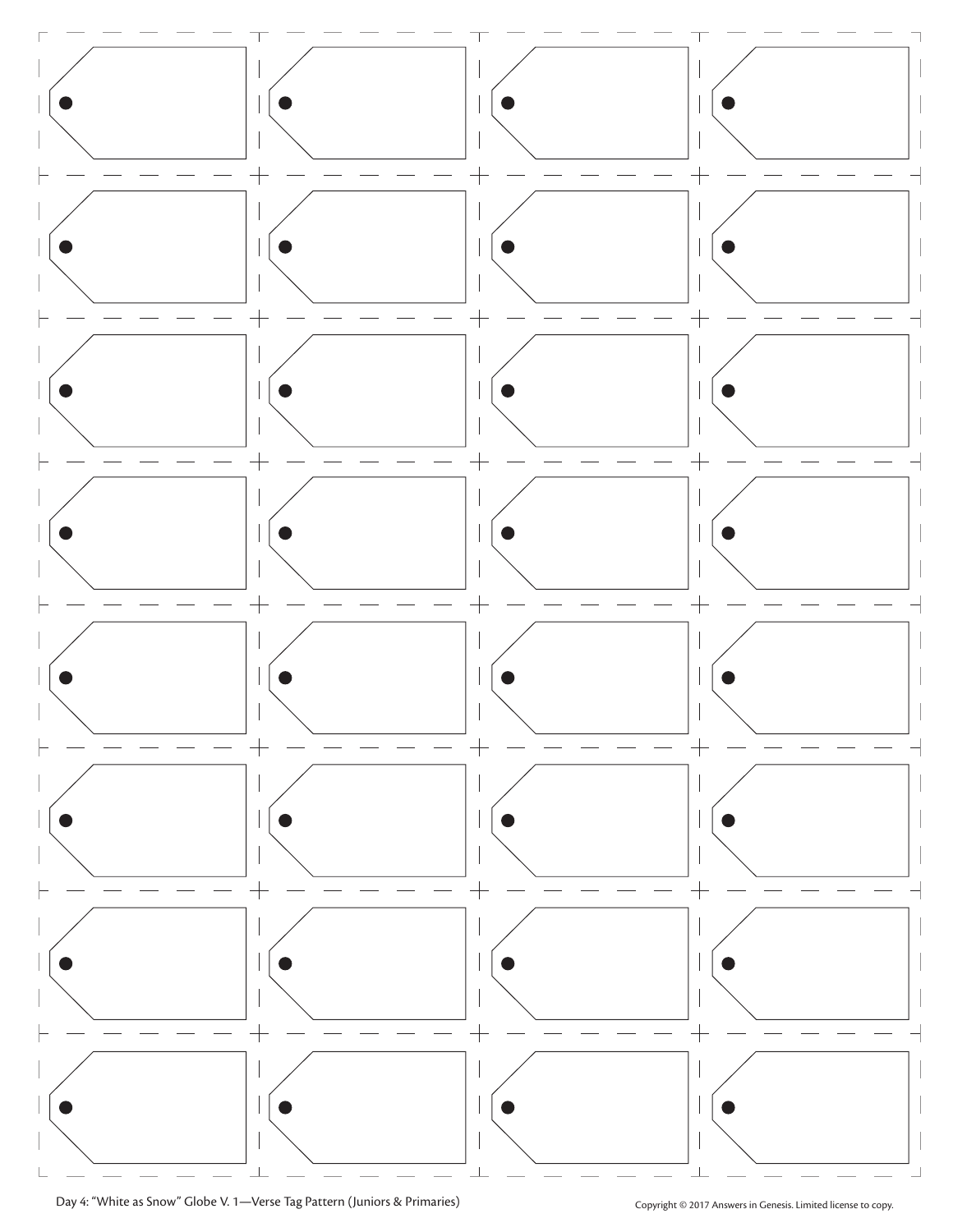| Though your sins        | <b>THOUGH YOUR SINS</b> | Though your sins        | Though your sins        | Though your sins        | <b>THOUGH YOUR SINS</b> |
|-------------------------|-------------------------|-------------------------|-------------------------|-------------------------|-------------------------|
| ARE LIKE SCARLET,       | ARE LIKE SCARLET,       | ARE LIKE SCARLET,       | ARE LIKE SCARLET,       | ARE LIKE SCARLET,       | ARE LIKE SCARLET,       |
| THEY SHALL BE AS        | THEY SHALL BE AS        | THEY SHALL BE AS        | THEY SHALL BE AS        | THEY SHALL BE AS        | THEY SHALL BE AS        |
| WHITE AS SNOW           | WHITE AS SNOW           | WHITE AS SNOW           | WHITE AS SNOW           | WHITE AS SNOW           | WHITE AS SNOW           |
| Isaiah 1:18             | Isaiah 1:18             | Isaiah 1:18             | Isaiah 1:18             | Isaiah 1:18             | Isaiah 1:18             |
| <b>THOUGH YOUR SINS</b> | <b>THOUGH YOUR SINS</b> | Though your sins        | Though your sins        | <b>THOUGH YOUR SINS</b> | <b>THOUGH YOUR SINS</b> |
| ARE LIKE SCARLET,       | ARE LIKE SCARLET,       | ARE LIKE SCARLET,       | ARE LIKE SCARLET,       | ARE LIKE SCARLET,       | ARE LIKE SCARLET,       |
| THEY SHALL BE AS        | THEY SHALL BE AS        | THEY SHALL BE AS        | THEY SHALL BE AS        | THEY SHALL BE AS        | THEY SHALL BE AS        |
| white as snow           | WHITE AS SNOW           | WHITE AS SNOW           | WHITE AS SNOW           | WHITE AS SNOW           | WHITE AS SNOW           |
| Isaiah 1:18             | Isaiah 1:18             | Isaiah 1:18             | Isaiah 1:18             | Isaiah 1:18             | Isaiah 1:18             |
| <b>THOUGH YOUR SINS</b> | <b>THOUGH YOUR SINS</b> | <b>THOUGH YOUR SINS</b> | <b>THOUGH YOUR SINS</b> | <b>THOUGH YOUR SINS</b> | <b>THOUGH YOUR SINS</b> |
| ARE LIKE SCARLET,       | ARE LIKE SCARLET,       | ARE LIKE SCARLET,       | ARE LIKE SCARLET,       | ARE LIKE SCARLET,       | ARE LIKE SCARLET,       |
| THEY SHALL BE AS        | THEY SHALL BE AS        | THEY SHALL BE AS        | THEY SHALL BE AS        | THEY SHALL BE AS        | THEY SHALL BE AS        |
| WHITE AS SNOW           | WHITE AS SNOW           | WHITE AS SNOW           | WHITE AS SNOW           | WHITE AS SNOW           | WHITE AS SNOW           |
| Isaiah 1:18             | Isaiah 1:18             | Isaiah 1:18             | Isaiah 1:18             | Isaiah 1:18             | Isaiah 1:18             |
| <b>THOUGH YOUR SINS</b> | <b>THOUGH YOUR SINS</b> | <b>THOUGH YOUR SINS</b> | Though your sins        | <b>THOUGH YOUR SINS</b> | <b>THOUGH YOUR SINS</b> |
| ARE LIKE SCARLET,       | ARE LIKE SCARLET,       | ARE LIKE SCARLET,       | ARE LIKE SCARLET,       | ARE LIKE SCARLET,       | ARE LIKE SCARLET,       |
| THEY SHALL BE AS        | THEY SHALL BE AS        | THEY SHALL BE AS        | THEY SHALL BE AS        | THEY SHALL BE AS        | THEY SHALL BE AS        |
| WHITE AS SNOW           | WHITE AS SNOW           | WHITE AS SNOW           | WHITE AS SNOW           | WHITE AS SNOW           | WHITE AS SNOW           |
| Isaiah 1:18             | Isaiah 1:18             | Isaiah 1:18             | Isaiah 1:18             | $Isa$ $A$ $H$ $1:18$    | Isaiah 1:18             |
| <b>THOUGH YOUR SINS</b> | <b>THOUGH YOUR SINS</b> | <b>THOUGH YOUR SINS</b> | Though your sins        | <b>THOUGH YOUR SINS</b> | <b>THOUGH YOUR SINS</b> |
| ARE LIKE SCARLET,       | ARE LIKE SCARLET,       | ARE LIKE SCARLET,       | ARE LIKE SCARLET,       | ARE LIKE SCARLET,       | ARE LIKE SCARLET,       |
| THEY SHALL BE AS        | THEY SHALL BE AS        | THEY SHALL BE AS        | THEY SHALL BE AS        | THEY SHALL BE AS        | THEY SHALL BE AS        |
| WHITE AS SNOW           | WHITE AS SNOW           | WHITE AS SNOW           | WHITE AS SNOW           | WHITE AS SNOW           | WHITE AS SNOW           |
| Isaiah 1:18             | Isaiah 1:18             | <b>I</b> saiah 1:18     | Isaiah 1:18             | Isaiah 1:18             | Isaiah 1:18             |
| <b>THOUGH YOUR SINS</b> | <b>THOUGH YOUR SINS</b> | <b>THOUGH YOUR SINS</b> | <b>THOUGH YOUR SINS</b> | <b>THOUGH YOUR SINS</b> | <b>THOUGH YOUR SINS</b> |
| ARE LIKE SCARLET,       | ARE LIKE SCARLET,       | ARE LIKE SCARLET,       | ARE LIKE SCARLET,       | ARE LIKE SCARLET,       | ARE LIKE SCARLET,       |
| THEY SHALL BE AS        | THEY SHALL BE AS        | THEY SHALL BE AS        | THEY SHALL BE AS        | THEY SHALL BE AS        | THEY SHALL BE AS        |
| WHITE AS SNOW           | white As snow           | WHITE AS SNOW           | WHITE AS SNOW           | WHITE AS SNOW           | WHITE AS SNOW           |
| Isaiah 1:18             | Isaiah 1:18             | Isaiah 1:18             | <b>I</b> saiah 1:18     | Isaiah 1:18             | Isaiah 1:18             |
| <b>THOUGH YOUR SINS</b> | <b>THOUGH YOUR SINS</b> | <b>THOUGH YOUR SINS</b> | <b>THOUGH YOUR SINS</b> | <b>THOUGH YOUR SINS</b> | <b>THOUGH YOUR SINS</b> |
| ARE LIKE SCARLET,       | ARE LIKE SCARLET,       | ARE LIKE SCARLET,       | ARE LIKE SCARLET,       | ARE LIKE SCARLET,       | ARE LIKE SCARLET,       |
| THEY SHALL BE AS        | THEY SHALL BE AS        | THEY SHALL BE AS        | THEY SHALL BE AS        | THEY SHALL BE AS        | THEY SHALL BE AS        |
| WHITE AS SNOW           | WHITE AS SNOW           | WHITE AS SNOW           | WHITE AS SNOW           | WHITE AS SNOW           | WHITE AS SNOW           |
| Isaiah 1:18             | <b>I</b> saiah 1:18     | Isaiah 1:18             | Isaiah 1:18             | Isaiah 1:18             | <b>ISAIAH 1:18</b>      |
| Though your sins        | <b>THOUGH YOUR SINS</b> | THOUGH YOUR SINS        | Though your sins        | <b>THOUGH YOUR SINS</b> | <b>THOUGH YOUR SINS</b> |
| ARE LIKE SCARLET,       | ARE LIKE SCARLET,       | ARE LIKE SCARLET,       | ARE LIKE SCARLET,       | ARE LIKE SCARLET,       | ARE LIKE SCARLET,       |
| THEY SHALL BE AS        | THEY SHALL BE AS        | THEY SHALL BE AS        | THEY SHALL BE AS        | THEY SHALL BE AS        | THEY SHALL BE AS        |
| WHITE AS SNOW           | WHITE AS SNOW           | WHITE AS SNOW           | WHITE AS SNOW           | WHITE AS SNOW           | WHITE AS SNOW           |
| <b>I</b> saiah 1:18     | $Isa$ iah 1:18          | $Isa$ $A$ $H$ $1:18$    | $Isa$ $A$ $H$ $1:18$    | <b>I</b> saiah 1:18     | Isaiah 1:18             |
| <b>THOUGH YOUR SINS</b> | <b>THOUGH YOUR SINS</b> | Though your sins        | <b>THOUGH YOUR SINS</b> | <b>THOUGH YOUR SINS</b> | <b>THOUGH YOUR SINS</b> |
| ARE LIKE SCARLET,       | ARE LIKE SCARLET,       | ARE LIKE SCARLET,       | ARE LIKE SCARLET,       | ARE LIKE SCARLET,       | ARE LIKE SCARLET,       |
| THEY SHALL BE AS        | THEY SHALL BE AS        | THEY SHALL BE AS        | THEY SHALL BE AS        | THEY SHALL BE AS        | THEY SHALL BE AS        |
| WHITE AS SNOW           | WHITE AS SNOW           | WHITE AS SNOW           | WHITE AS SNOW           | WHITE AS SNOW           | WHITE AS SNOW           |
| $Isa$ iah 1:18          | $Isa$ iah 1:18          | $Isa$ $A$ $H$ $1:18$    | <b>I</b> saiah 1:18     | Isaiah 1:18             | Isaiah 1:18             |
| <b>THOUGH YOUR SINS</b> | <b>THOUGH YOUR SINS</b> | <b>THOUGH YOUR SINS</b> | <b>THOUGH YOUR SINS</b> | <b>THOUGH YOUR SINS</b> | <b>THOUGH YOUR SINS</b> |
| ARE LIKE SCARLET,       | ARE LIKE SCARLET,       | ARE LIKE SCARLET,       | ARE LIKE SCARLET,       | ARE LIKE SCARLET,       | ARE LIKE SCARLET,       |
| THEY SHALL BE AS        | THEY SHALL BE AS        | THEY SHALL BE AS        | THEY SHALL BE AS        | THEY SHALL BE AS        | THEY SHALL BE AS        |
| WHITE AS SNOW           | WHITE AS SNOW           | WHITE AS SNOW           | WHITE AS SNOW           | WHITE AS SNOW           | WHITE AS SNOW           |
| Isaiah 1:18             | Isaiah 1:18             | Isaiah 1:18             | Isaiah 1:18             | Isaiah 1:18             | Isaiah 1:18             |
| <b>THOUGH YOUR SINS</b> | <b>THOUGH YOUR SINS</b> | <b>THOUGH YOUR SINS</b> | <b>THOUGH YOUR SINS</b> | <b>THOUGH YOUR SINS</b> | <b>THOUGH YOUR SINS</b> |
| ARE LIKE SCARLET,       | ARE LIKE SCARLET,       | ARE LIKE SCARLET,       | ARE LIKE SCARLET,       | ARE LIKE SCARLET,       | ARE LIKE SCARLET,       |
| THEY SHALL BE AS        | THEY SHALL BE AS        | THEY SHALL BE AS        | THEY SHALL BE AS        | THEY SHALL BE AS        | THEY SHALL BE AS        |
| WHITE AS SNOW           | WHITE AS SNOW           | WHITE AS SNOW           | WHITE AS SNOW           | WHITE AS SNOW           | WHITE AS SNOW           |
| Isaiah 1:18             | Isaiah 1:18             | Isaiah 1:18             | Isaiah 1:18             | Isaiah 1:18             | Isaiah 1:18             |
| <b>THOUGH YOUR SINS</b> | <b>THOUGH YOUR SINS</b> | <b>THOUGH YOUR SINS</b> | <b>THOUGH YOUR SINS</b> | <b>THOUGH YOUR SINS</b> | <b>THOUGH YOUR SINS</b> |
| ARE LIKE SCARLET,       | ARE LIKE SCARLET,       | ARE LIKE SCARLET,       | ARE LIKE SCARLET,       | ARE LIKE SCARLET,       | ARE LIKE SCARLET,       |
| THEY SHALL BE AS        | THEY SHALL BE AS        | THEY SHALL BE AS        | THEY SHALL BE AS        | THEY SHALL BE AS        | THEY SHALL BE AS        |
| WHITE AS SNOW           | WHITE AS SNOW           | WHITE AS SNOW           | WHITE AS SNOW           | WHITE AS SNOW           | WHITE AS SNOW           |
| <b>ISAIAH 1:18</b>      | $Isa$ $A$ $H$ $1:18$    | <b>ISAIAH 1:18</b>      | $Isa$ $A$ $H$ $1:18$    | <b>I</b> saiah 1:18     | Isaiah 1:18             |